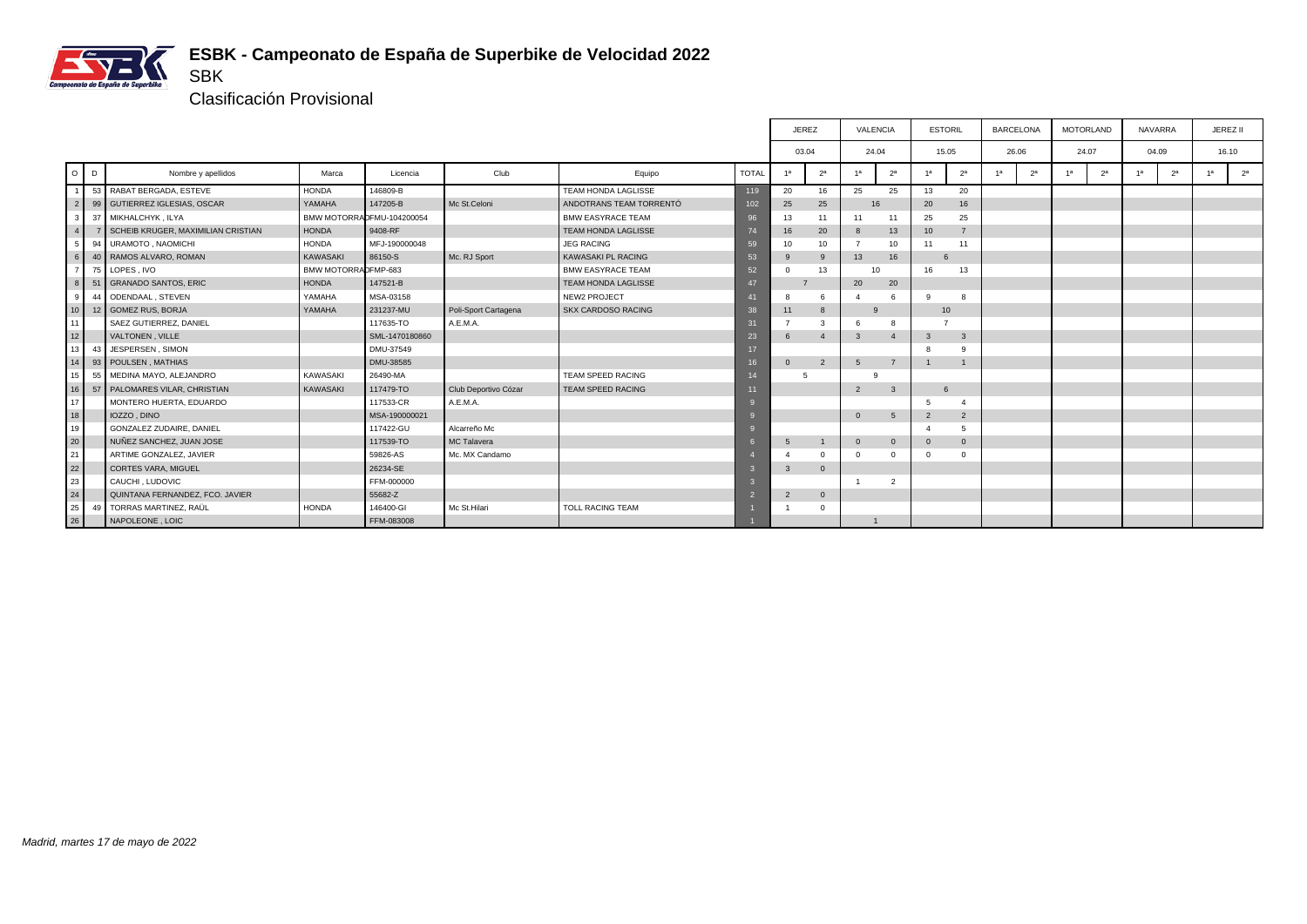

Supersport Next Generation Clasificación Provisional

|                 |    |                                |          |                |                                |                              |                 | <b>JEREZ</b>   |                |                | VALENCIA       | <b>ESTORIL</b> |                | <b>BARCELONA</b> |                |                | <b>MOTORLAND</b> | <b>NAVARRA</b> |                |    | JEREZ II       |
|-----------------|----|--------------------------------|----------|----------------|--------------------------------|------------------------------|-----------------|----------------|----------------|----------------|----------------|----------------|----------------|------------------|----------------|----------------|------------------|----------------|----------------|----|----------------|
|                 |    |                                |          |                |                                |                              |                 | 03.04          |                |                | 24.04          | 15.05          |                | 26.06            |                | 24.07          |                  |                | 04.09          |    | 16.10          |
| $O$ $D$         |    | Nombre y apellidos             | Marca    | Licencia       | Club                           | Equipo                       | <b>TOTAL</b>    | 1 <sup>a</sup> | 2 <sup>a</sup> | -1а            | 2 <sup>a</sup> | 1 <sup>a</sup> | 2 <sup>a</sup> | 1а               | 2 <sup>a</sup> | 1 <sup>a</sup> | 2 <sup>a</sup>   | 1a             | 2 <sup>a</sup> | 4a | 2 <sup>a</sup> |
|                 |    | 72 RUIZ RUIZ, YERAY            | YAMAHA   | 26497-MA       | C.D. Motos Siles Carlos Málaga | YAMAHA MS RACING             | 112             | 20             | 20             | $\mathbf{q}$   | 25             | 13             | 25             |                  |                |                |                  |                |                |    |                |
| 2 I             |    | 81 VIU COTOLI, ALEIX           | YAMAHA   | 147214-B       |                                | ANDOTRANS TEAM TORRENTÓ      | 111             | 25             | 25             | 25             |                | 20             | 11             |                  |                |                |                  |                |                |    |                |
| 3               |    | 76 GIRAL ROMERO, JULIAN        |          | 55613-Z        | Mc. Zuera                      |                              | 70              |                | 10             |                | 16             | 11             | 20             |                  |                |                |                  |                |                |    |                |
|                 |    | 38 RODRIGUEZ HERNANDEZ, JUAN   | YAMAHA   | 251781-CS      | CM RPM Castellón               | <b>CUNA CAMPEONES</b>        | 57              | 5              | $\mathbf{0}$   | 10             | 20             | 9              | 13             |                  |                |                |                  |                |                |    |                |
| -51             |    | 52 ERILL TRALLERO, GUILLEM     | KAWASAKI | 146580-B       | Mc. Piera Scan                 | DEZA - BOX 77 RACING TEAM    | 52 <sub>2</sub> | 16             | 13             |                | 10             | 5              | 8              |                  |                |                |                  |                |                |    |                |
| 6 <sup>1</sup>  |    | 83   KAWAKAMI, MEIKON YUJI     | YAMAHA   | 237089-NA      | C. M. Club Cirbón              | YAMAHA MS RACING             | 52 <sub>2</sub> | $\mathbf{0}$   | 16             | 11             | $\Omega$       | 25             | $\overline{0}$ |                  |                |                |                  |                |                |    |                |
|                 |    | FERNANDEZ ROBLEDILLO, ERIC     |          | 146981-B       |                                |                              | 47              | 13             | $\Omega$       | -5             | 13             | 16             |                |                  |                |                |                  |                |                |    |                |
| 8               |    | TORRECILLAS URBAN, CARLOS      |          | 251972-A       | Circuito del Motor             |                              | 39              |                |                | 6              | -6             | 8              | 10             |                  |                |                |                  |                |                |    |                |
| -91             |    | 86 MAYOR FRANCES, MARIO        | YAMAHA   | 236965-NA      |                                | ANDOTRANS TEAM TORRENTÓ      | 36              |                | 8              |                | 2              | 3              | 16             |                  |                |                |                  |                |                |    |                |
| 10 <sup>1</sup> |    | 37 GONZALEZ ROJAS, MAURO       | YAMAHA   | 117434-TO      | <b>CIV MotorSport</b>          | SP57 RACING TEAM             | 32              | 10             | $\overline{7}$ | 2              |                | 6              | $\mathbf{3}$   |                  |                |                |                  |                |                |    |                |
| 11              |    | 19 DIAZ CORBELLA, JOAN         | YAMAHA   | 146935-T       |                                | <b>I+DENT RACING TEAM</b>    |                 | $\Omega$       | 9              |                | 8              | 10             | $\overline{4}$ |                  |                |                |                  |                |                |    |                |
| 12              |    | 2 VUGRINEC, MARTIN             | YAMAHA   | <b>HMS-004</b> |                                | MDR FERQUEST - UNIOR         | 31              | $\mathbf{0}$   | 11             | 20             | $\mathbf{0}$   |                |                |                  |                |                |                  |                |                |    |                |
| 13              |    | 36 KROEZE, SANDER              | YAMAHA   | KNMV-367482    |                                | <b>EASYRACE TEAM</b>         | 27              | 11             | $\Omega$       |                | 3              | $\Delta$       | 9              |                  |                |                |                  |                |                |    |                |
| 14              |    | <b>BULIK, MICHAL</b>           |          | SMF-190000075  |                                |                              | 20              | $\overline{3}$ | $\mathbf{1}$   | $\overline{4}$ | $\overline{7}$ | $\Omega$       | 5              |                  |                |                |                  |                |                |    |                |
| 15              |    | 92 ROIG MARTINEZ, NIL          | YAMAHA   | 147065-B       | Racc M.S.                      | <b>GMFUEL VRC TEAM</b>       |                 |                | $\overline{2}$ |                |                |                |                |                  |                |                |                  |                |                |    |                |
| 16              |    | PATOVA, KIMI                   |          | SML-1260175384 |                                |                              | 17              | 8              | 6              | $\Omega$       |                | $\Omega$       | $\overline{2}$ |                  |                |                |                  |                |                |    |                |
| 17              |    | <b>GREGORIO, MATTHIEU</b>      |          | FFM-199425     |                                |                              | 16              |                |                |                | 16             |                |                |                  |                |                |                  |                |                |    |                |
| 18              |    | 33 VALLE MUÑOZ, DANIEL         |          | 225547-M       | Mc. Sotobike                   |                              | 14              | $\mathbf 0$    | 5              |                | $\Omega$       | $\overline{2}$ | $\overline{7}$ |                  |                |                |                  |                |                |    |                |
| 19              | 43 | JESPERSEN, SIMON               |          | DMU-37549      |                                |                              | 13              |                |                |                | 13             |                |                |                  |                |                |                  |                |                |    |                |
| 20              |    | LAW, MASON                     |          | ACU-100460     |                                |                              | 13              |                |                |                | $\overline{0}$ | $\overline{7}$ | 6              |                  |                |                |                  |                |                |    |                |
| 21              |    | 20 GARCIA GARCIA, JOSE JULIAN  |          | 252207-A       |                                | MVAGUSTA FORWARD JUNIOR TEAM | 11              |                |                |                | 11             |                |                |                  |                |                |                  |                |                |    |                |
| 22              |    | <b>SCHULTZ, JARED KARL</b>     |          | MSA-190000012  |                                |                              |                 |                | $\mathbf{3}$   | $\Omega$       | 3              | $\Omega$       | $\overline{0}$ |                  |                |                |                  |                |                |    |                |
| 23              |    | ROBERTS, BRETT                 |          | MSA-190000035  |                                |                              |                 | $\Omega$       |                |                |                | $\Omega$       | $\Omega$       |                  |                |                |                  |                |                |    |                |
| 24              |    | ESCALERA FERNANDEZ, AARON      |          | 117519-CR      |                                |                              |                 | $\overline{2}$ | $\mathbf 0$    |                | $\overline{0}$ | $\Omega$       | $\mathbf 0$    |                  |                |                |                  |                |                |    |                |
| 25              |    | DA SILVA FRAGOSO, PEDRO MIGUEL |          | <b>FMP-86</b>  |                                |                              |                 | $\Omega$       | $\Omega$       |                |                | $\Omega$       |                |                  |                |                |                  |                |                |    |                |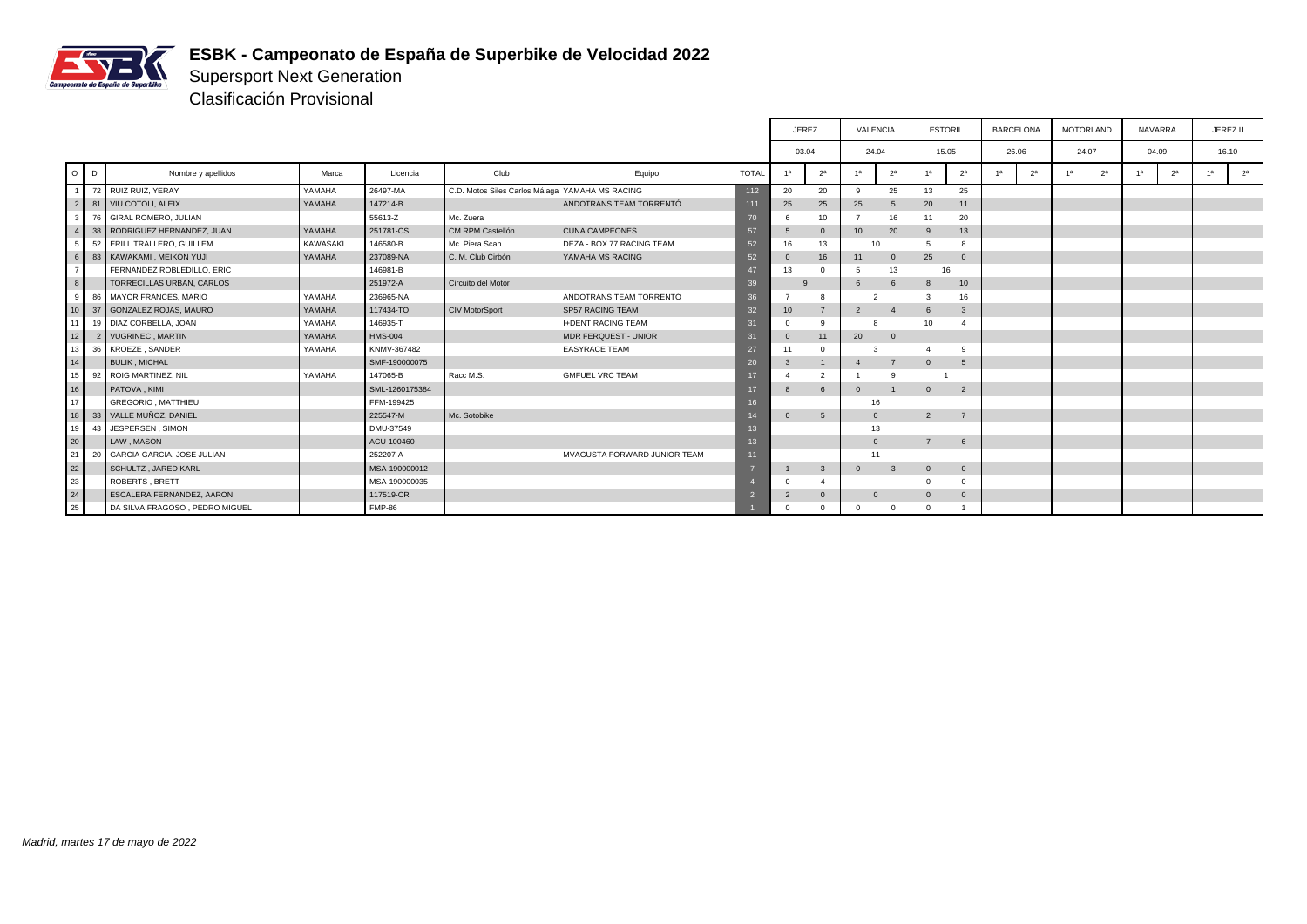

Clasificación Provisional

SBK Junior

|                 |    |                                      |                 |                |                                |                                                                |                 |                | <b>JEREZ</b>   |                | VALENCIA       | <b>ESTORIL</b> |                |                | <b>BARCELONA</b> |    | <b>MOTORLAND</b> |                | <b>NAVARRA</b> | JEREZ II       |
|-----------------|----|--------------------------------------|-----------------|----------------|--------------------------------|----------------------------------------------------------------|-----------------|----------------|----------------|----------------|----------------|----------------|----------------|----------------|------------------|----|------------------|----------------|----------------|----------------|
|                 |    |                                      |                 |                |                                |                                                                |                 | 03.04          |                |                | 24.04          |                | 15.05          |                | 26.06            |    | 24.07            | 04.09          |                | 16.10          |
| O <sub>0</sub>  |    | Nombre y apellidos                   | Marca           | Licencia       | Club                           | Equipo                                                         | <b>TOTAL</b>    | 1a             | 2 <sup>a</sup> |                | 2 <sup>a</sup> | 1 <sup>a</sup> | 2 <sup>a</sup> | 1 <sup>a</sup> | 2 <sup>a</sup>   | 1a | 2 <sup>a</sup>   | 1 <sup>a</sup> | 2 <sup>a</sup> | 2 <sup>a</sup> |
|                 | 26 | OSUNA SAEZ, JOSE MANUEL              | KAWASAKI        | 26441-SE       |                                | DEZA BOX 77 RACING TEAM                                        | 93              | 13             | 10             | 25             | 25             | $\Omega$       | 20             |                |                  |    |                  |                |                |                |
| $\overline{2}$  | 48 | GARCIA GONZALEZ, JULIO               | <b>KAWASAKI</b> | 26254-MA       |                                | C.D. Motos Siles Carlos Málaga ESP SOLUTIONS MOTAP RACING TEAM | 87              | 25             | 25             |                | 20             |                | 9              |                |                  |    |                  |                |                |                |
| $\mathbf{3}$    | 57 | TORRES DOMINGUEZ, ANTONIO            | KAWASAKI        | 27005-SE       |                                | DEZA - BOX 77 RACING TEAM                                      | 87              | 10             | 16             | 16             | 13             | 16             | 16             |                |                  |    |                  |                |                |                |
| 4 <sup>1</sup>  | 55 | CALATAYUD PASCUAL, UNAI              | YAMAHA          | 251828-V       |                                | ARCO-MOTOR UNIVERSITY TEAM                                     | 77              | 20             | 20             | -6             | 20             |                | 11             |                |                  |    |                  |                |                |                |
|                 | 44 | RODRIGUEZ MARTIN, ADRIAN             | KAWASAKI        | 117685-GU      | Alcarreño Mc                   | TEAM SPEED RACING                                              | 64              |                |                | 13             | 16             | 13             | 11             |                |                  |    |                  |                |                |                |
| 6 <sup>1</sup>  | 91 | <b>JIMENEZ VICENTE, BORJA</b>        | KAWASAKI        | 231365-MU      |                                | <b>ESP SOLUTIONS MOTAP RACING TEAM</b>                         | 62              | 11             | $\overline{2}$ | 11             |                | 25             | 13             |                |                  |    |                  |                |                |                |
|                 |    | BOLAÑO HERNANDEZ, IVAN               | KAWASAKI        | 190458-BA      |                                | <b>GMFUEL VRC TEAM</b>                                         | 50              | 16             | q              |                | $\Omega$       | 10             | 6              |                |                  |    |                  |                |                |                |
| 8 <sup>1</sup>  | 74 | CONESA BENITO, JUAN ANTONIO          | KAWASAKI        | 231292-MU      |                                | <b>MTM KAWASAKI</b>                                            | 46              |                |                | 10             | 10             |                | 25             |                |                  |    |                  |                |                |                |
| -9              | 56 | MORILLAS ZAMORA, DAYRON              | YAMAHA          | 146942-B       |                                | YAMAHA MS RACING                                               | 45              |                | 13             |                |                |                | 10             |                |                  |    |                  |                |                |                |
| 10 <sup>1</sup> | 51 | URIOSTEGUI DOMINGUEZ, JUAN PABLO     | <b>KAWASAKI</b> | 117805-CR      | <b>CIV MotorSport</b>          | <b>ESP SOLUTIONS MOTAP RACING TEAM</b>                         | 43              | 9              |                |                | $\Omega$       |                | 20             |                |                  |    |                  |                |                |                |
| 11              | 20 | CORRAL ARIAS, JAVIER                 | YAMAHA          | 117766-CR      | CIV MotorSport                 | ARCO-MOTOR UNIVERSITY TEAM                                     | 34              |                |                |                | 11             |                | -5             |                |                  |    |                  |                |                |                |
| 12 <sup>1</sup> |    | 79 GONCALVES ALONSO, TOMAS MARIA     | KAWASAKI        | <b>FMP-154</b> |                                | QUARESMA RACETEAM                                              | 27              | $\mathbf{0}$   | 5              | 5              | -9             | $\mathbf{8}$   |                |                |                  |    |                  |                |                |                |
| 13              |    | 12   RUIZ ZAMBRANA, FRANCISCO JAVIER | KAWASAKI        | 26287-MA       | C.D. Motos Siles Carlos Málaga | <b>TEAM RACING FRAN26</b>                                      | 19              | 3              | 6              |                |                |                | $\Omega$       |                |                  |    |                  |                |                |                |
| 14              |    | 16 REPAK, MAXIM                      | YAMAHA          | SMF-0071       |                                | YAMAHA MS RACING                                               |                 | 6              | $\overline{4}$ |                |                |                | $\overline{4}$ |                |                  |    |                  |                |                |                |
| 15              | 14 | BORGES, DINIS                        | KAWASAKI        | <b>FMP-292</b> |                                | <b>RAME MOTO RACING</b>                                        | 16              |                |                |                |                |                |                |                |                  |    |                  |                |                |                |
| 16              |    | RIVERA RESEL, NATALIA                | YAMAHA          | 225258-M       |                                | <b>I+DENT JUNIOR RACING TEAM</b>                               |                 |                | $\mathbf{0}$   | $\overline{2}$ | 8              | $\Omega$       | $\overline{0}$ |                |                  |    |                  |                |                |                |
| 17              | 88 | AGOSTON BURR, EDUARDO                | YAMAHA          | 237109-NA      | C. M. Club Cirbón              | YAMAHA MS RACING                                               | 10 <sup>1</sup> |                | 3              |                |                |                |                |                |                  |    |                  |                |                |                |
| 18              |    | 32 VALENTE MARTINS, RODRIGO          | <b>KAWASAKI</b> | <b>FMP-143</b> |                                | <b>MOTAP RACING TEAM</b>                                       |                 | $\overline{0}$ | $\mathbf{0}$   | $\Omega$       |                | $\overline{2}$ |                |                |                  |    |                  |                |                |                |
| 19              | 18 | MUÑOZ GRANERO. IVAN                  | KAWASAKI        | 251820-A       | CM Gass74                      | DEZA - BOX 77 RACING TEAM                                      |                 |                |                |                |                |                | 3              |                |                  |    |                  |                |                |                |
| 20              |    | 33 SANCHEZ MELENDEZ, GONZALO         | YAMAHA          | 147105-B       | P.M.B.                         | <b>ETG RACING</b>                                              |                 | 5              | $\mathbf{0}$   | $\mathbf{3}$   |                | $\Omega$       |                |                |                  |    |                  |                |                |                |
| 21              |    | 19 DELGADO GOMEZ, ADOLFO             | YAMAHA          | FMM-190000255  |                                | <b>ITALIKA RACING VRT</b>                                      |                 |                |                |                | 5              |                | $\overline{2}$ |                |                  |    |                  |                |                |                |
| 22              |    | 58 RUIVINHO MARTINS ROSA, ISAAC      | KAWASAKI        | <b>FMP-423</b> |                                | TEAM MOTO CLUBE LOULÉ CONCELHO                                 |                 | $\mathbf{0}$   | $\mathbf{0}$   |                |                | 5              | $\overline{0}$ |                |                  |    |                  |                |                |                |
| 23              | 22 | MORA ALLIS, FACUNDO MARTIN           | YAMAHA          | 237110-NA      | C. M. Club Cirbón              | YAMAHA MS RACING                                               |                 | $\Omega$       | $\Omega$       |                |                |                |                |                |                  |    |                  |                |                |                |
| 24              |    | HERNANDO PRIETO, DIEGO               | YAMAHA          | 117616-CR      | <b>CIV MotorSport</b>          | <b>I+DENT JUNIOR RACING TEAM</b>                               |                 |                | $\mathbf{0}$   | $\Omega$       | $\overline{2}$ | $\mathbf{0}$   |                |                |                  |    |                  |                |                |                |
| 25 <sub>1</sub> | 47 | HERNANDEZ MOYANO, FERRAN             | KTM             | 146849-B       | C.E.C. Alcarràs                | POLI-SPORT & BOX64 KTM                                         |                 | $\mathcal{P}$  | $\Omega$       |                |                |                |                |                |                  |    |                  |                |                |                |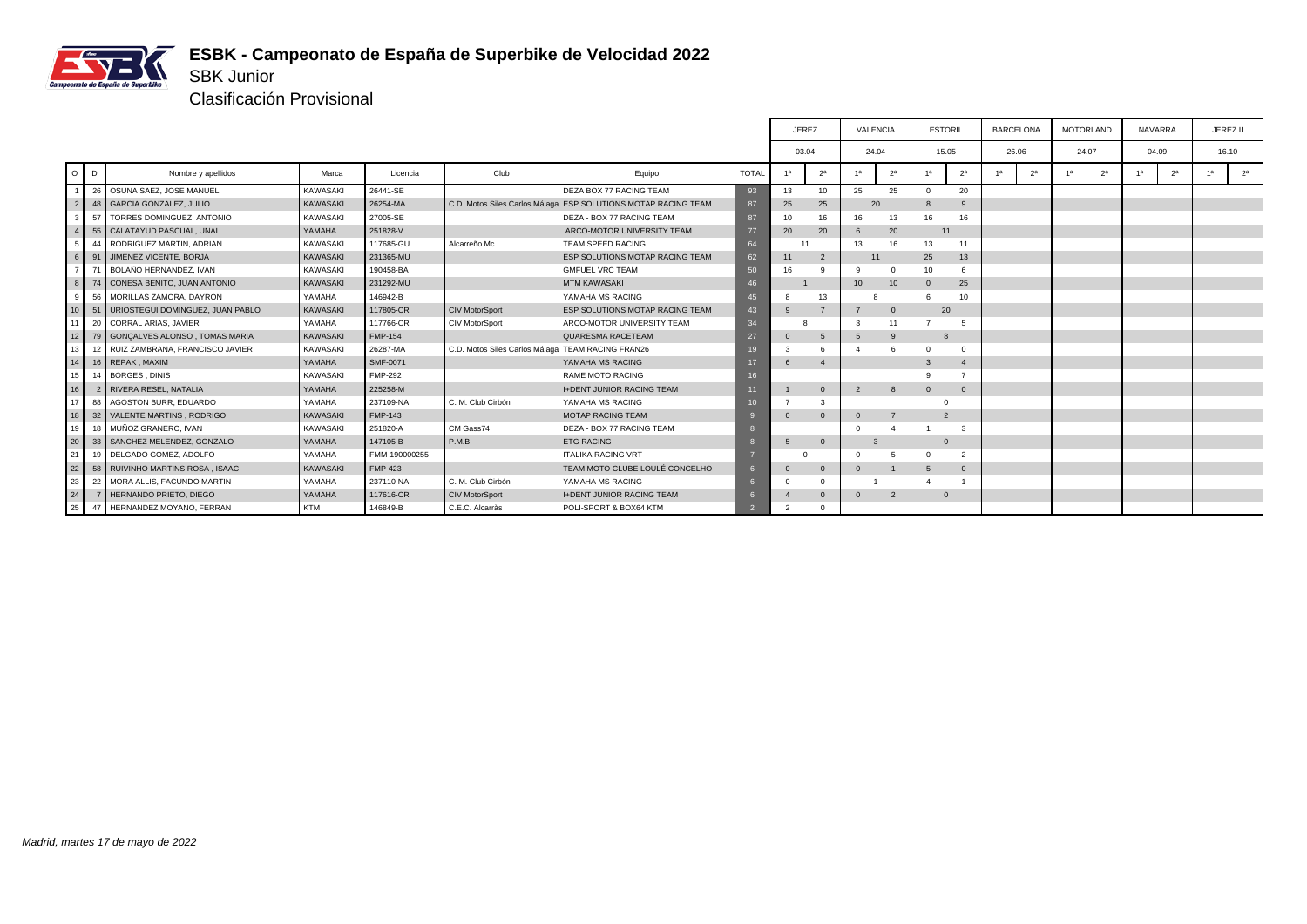

Clasificación Provisional

PreMoto3

|                 |    |                                     |                   |                |                        |                             |                 | <b>JEREZ</b>   |                | VALENCIA       |                  | <b>ESTORIL</b>   |                | <b>BARCELONA</b> |                |    | <b>MOTORLAND</b> | <b>NAVARRA</b> |                | JEREZ II       |
|-----------------|----|-------------------------------------|-------------------|----------------|------------------------|-----------------------------|-----------------|----------------|----------------|----------------|------------------|------------------|----------------|------------------|----------------|----|------------------|----------------|----------------|----------------|
|                 |    |                                     |                   |                |                        |                             |                 | 03.04          |                | 24.04          |                  | 15.05            |                | 26.06            |                |    | 24.07            |                | 04.09          | 16.10          |
| $O$ $D$         |    | Nombre y apellidos                  | Marca             | Licencia       | Club                   | Equipo                      | <b>TOTAL</b>    | 1a             | 2 <sup>a</sup> | 4a             | 2 <sup>a</sup>   | 1a               | 2 <sup>a</sup> | 1a               | 2 <sup>a</sup> | 1a | 2 <sup>a</sup>   | 1a             | 2 <sup>a</sup> | 2 <sup>a</sup> |
|                 |    | 54 RIOS MALDONADO, JESUS            |                   | 26896-MA       |                        | MRE TALENT                  | 107             | 20             | 20             | 25             | 25               |                  | 16             |                  |                |    |                  |                |                |                |
| $\overline{2}$  |    | 45   LONGARELA MONTES, ALEX         | <b>BEON</b>       | 225287-M       |                        | <b>IGAXTEAM</b>             | 98              | 13             | 16             | 11             | 20               | 25               | 13             |                  |                |    |                  |                |                |                |
| 3 I             | 11 | GONZALEZ PEREZ, DAVID               | <b>MIR RACING</b> | 26217-CA       |                        | <b>CUNA DE CAMPEONES</b>    | 75              | 25             | 25             |                |                  | 25               |                |                  |                |    |                  |                |                |                |
| $\mathbf{A}$    | 34 | <b>GRAS CORDON, EITAN GABRIEL</b>   | <b>BEON</b>       | 225318-M       |                        | <b>QRG MOTOR RACING</b>     | 69              | 6              | 11             | 20             | 13               | 10 <sup>10</sup> | 9              |                  |                |    |                  |                |                |                |
| 51              |    | 71 CANO TORTOSA, CARLOS             | <b>BEON</b>       | 231220-MU      |                        | H43 TEAM-NOBBY              | 62              | 11             | 0              | 10             | 11               | 20               | 10             |                  |                |    |                  |                |                |                |
| 6 I             |    | 18 OLIVARES RODRIGUEZ, PABLO        | <b>MIR RACING</b> | 26517-MA       |                        | <b>GMFUEL VRC TEAM</b>      | 60              | 10             | 9              |                | 10 <sup>10</sup> | 16               | $\overline{7}$ |                  |                |    |                  |                |                |                |
|                 |    | 17 ALOMAR BOVER, PEDRO              | <b>BEON</b>       | 68754-IB       | Pm. Sant Joan          | <b>IGAXTEAM</b>             | 58              | 16             | $\Omega$       |                |                  | 13               | 20             |                  |                |    |                  |                |                |                |
| 8               |    | 33 HOARAU, ENZO                     | <b>BEON</b>       | FFM-337077     |                        | <b>BS RACING</b>            | 51              | 9              | 10             | 16             | $5^{\circ}$      | 11               |                |                  |                |    |                  |                |                |                |
| -91             |    | 69 BUJOSA GARCIA, FERNANDO          | <b>BEON</b>       | 68757-IB       |                        | MIGUEL OLIVEIRA RACING TEAM | 42              |                | 13             | 13             |                  | <b>q</b>         |                |                  |                |    |                  |                |                |                |
| 10 <sup>1</sup> |    | 77 MARTINEZ VELASQUEZ, KERMAN DAVID | <b>MIR RACING</b> | 251773-V       | Ctat, Albaida          | <b>CUNA DE CAMPEONES</b>    | 38              | 5              | 8              |                | 16               |                  |                |                  |                |    |                  |                |                |                |
| 11              |    | 32 LUDEÑA NAVARRO, MARCOS           | <b>MIR RACING</b> | 251770-V       | <b>KSB Sport</b>       | SHM44 TEAM                  | 34              | 8              | 6              |                |                  |                  |                |                  |                |    |                  |                |                |                |
| 12              |    | 10 DUARTE DE ALMEIDA, AFONSO        | <b>BEON</b>       | 26209-MA       |                        | MIGUEL OLIVEIRA RACING TEAM | 34              | 3              | 5              | $\Omega$       |                  | 11               | 8              |                  |                |    |                  |                |                |                |
| 13 <sup>1</sup> |    | 57 ROMERO ARIAS, RUBEN              | <b>BEON</b>       | 252276-V       | CM Carmen López Molina |                             | 27              |                |                |                |                  |                  |                |                  |                |    |                  |                |                |                |
| 14              |    | 14 GUTIERREZ COBO, EDUARDO          | <b>BEON</b>       | 26167-SE       |                        | <b>QRG MOTOR RACING</b>     | 22              | $\overline{2}$ | $\overline{2}$ | 6              | 6                | 6                |                |                  |                |    |                  |                |                |                |
| 15              |    | 44 PEREZ FERRANDO, MARK             |                   | 252001-V       | MC Sueca               | <b>CUNA DE CAMPEONES</b>    |                 |                |                |                |                  |                  |                |                  |                |    |                  |                |                |                |
| 16              |    | 15 RAMOS REIS, MARTIM MARCO         | <b>BEON</b>       | <b>FMP-339</b> |                        | TRT TEAM                    | 12 <sup>°</sup> | $\mathbf{0}$   | $\mathbf{0}$   | $\Omega$       |                  |                  | 5              |                  |                |    |                  |                |                |                |
| 17              |    | 26 SANJUAN, REMY                    | <b>BEON</b>       | FFM-344631     |                        | MÉCAPROJETS TEAM ADO        | 10 <sup>1</sup> |                | $\Omega$       |                |                  | 6                | $\Omega$       |                  |                |    |                  |                |                |                |
| 18              |    | 78 MIGNOT, HENRI                    | <b>BEON</b>       | FFM-303422     |                        | <b>JEG RACING BRS</b>       |                 | $\mathbf 0$    |                |                |                  | -5               |                |                  |                |    |                  |                |                |                |
| 19              |    | TORRES CABRERA, JESUS               |                   | 26385-J        |                        |                             |                 | $\Omega$       | 0              | $\Omega$       |                  |                  | $\overline{2}$ |                  |                |    |                  |                |                |                |
| 20              |    | PERRONE CANTON, VALENTIN            |                   | 146818-B       |                        |                             |                 | $\mathbf 0$    | $\mathbf{0}$   | $\overline{0}$ |                  | 3                | $\overline{3}$ |                  |                |    |                  |                |                |                |
| 21              |    | 65 CURIA ALIAGA, IZAN               | <b>BEON</b>       | 251841-V       | Ctat, Albaida          | TEAM CURIA/SEMILLA AZTECA   |                 |                | 3              | $\Omega$       |                  |                  |                |                  |                |    |                  |                |                |                |
| 22              |    | SALLES NETO, MARIO                  |                   | 9411-RF        |                        |                             |                 |                | $\mathbf 0$    |                |                  | $\overline{2}$   | $\overline{0}$ |                  |                |    |                  |                |                |                |
| 23              | 23 | RODRIGUEZ MENDEZ, MIGUEL            |                   | 251950-V       | Circuito del Motor     |                             |                 |                | $\Omega$       |                | $\Omega$         |                  |                |                  |                |    |                  |                |                |                |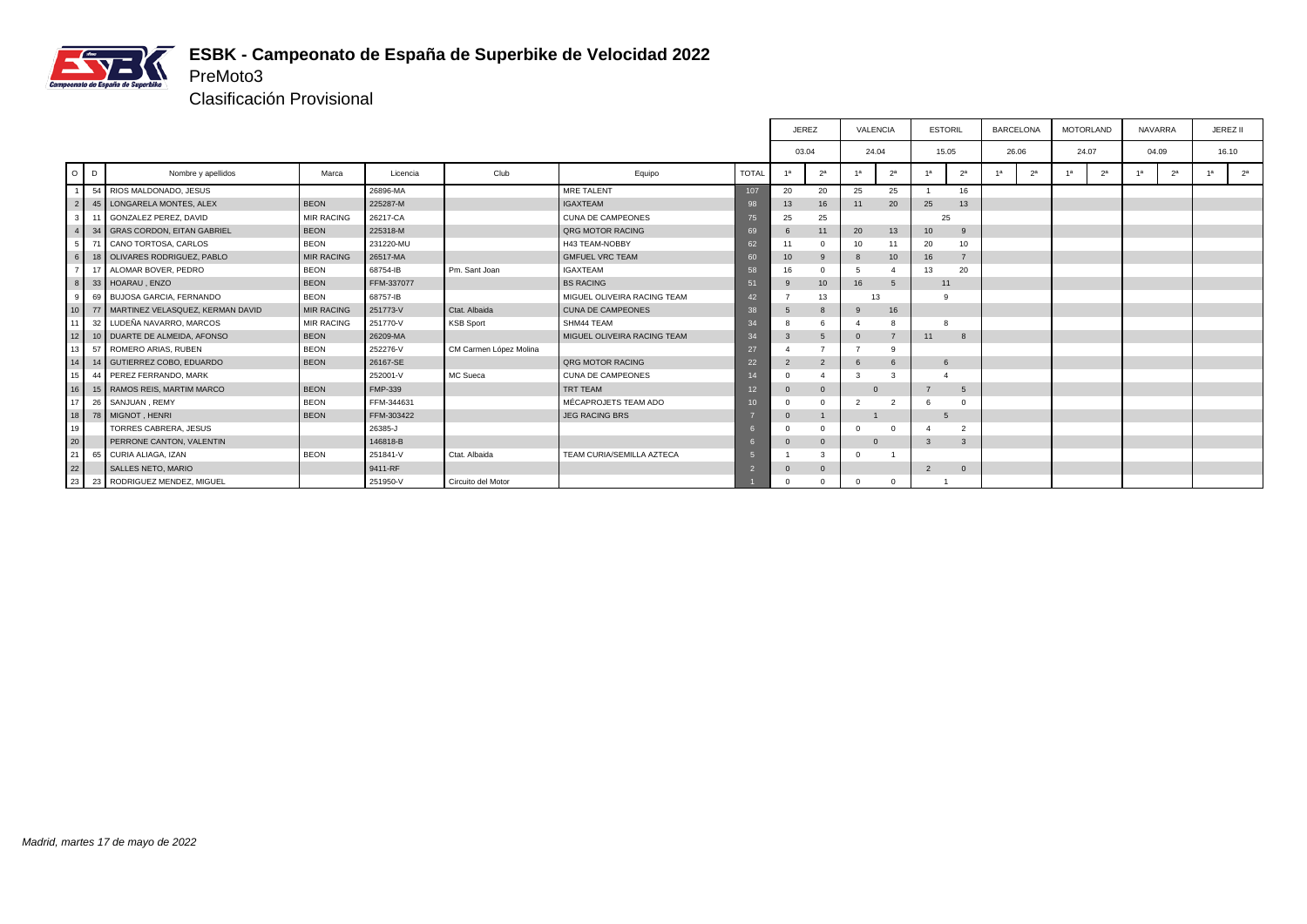

Clasificación Provisional

|                 |                 |                                 |                   |                |                                |                                  |                 | <b>JEREZ</b>   |                |               | VALENCIA       | <b>ESTORIL</b>   |                 |                | <b>BARCELONA</b> |    | <b>MOTORLAND</b> |    | <b>NAVARRA</b> | JEREZ II       |
|-----------------|-----------------|---------------------------------|-------------------|----------------|--------------------------------|----------------------------------|-----------------|----------------|----------------|---------------|----------------|------------------|-----------------|----------------|------------------|----|------------------|----|----------------|----------------|
|                 |                 |                                 |                   |                |                                |                                  |                 | 03.04          |                |               | 24.04          | 15.05            |                 |                | 26.06            |    | 24.07            |    | 04.09          | 16.10          |
| $O$ $D$         |                 | Nombre y apellidos              | Marca             | Licencia       | Club                           | Equipo                           | <b>TOTAL</b>    | 1a             | 2 <sup>a</sup> |               | 2 <sup>a</sup> | 1a               | 2 <sup>a</sup>  | 1 <sup>a</sup> | 2 <sup>a</sup>   | 1a | 2 <sup>a</sup>   | 1a | 2 <sup>a</sup> | 2 <sup>a</sup> |
| $\overline{1}$  | 46              | LUCAS ESTEVE, ALVARO            | <b>BEON</b>       | 231245-MU      |                                | MRE TALENT                       | 102             | 13             | 11             | 25            | 13             | 20               | 20              |                |                  |    |                  |    |                |                |
| $\overline{2}$  | 48              | <b>GARCIA GONZALEZ, ANDRES</b>  | <b>BEON</b>       | 26253-MA       | C.D. Motos Siles Carlos Málaga | <b>IGAXTEAM</b>                  | 99              | 20             | 13             | 10            | 20             | 11               | 25              |                |                  |    |                  |    |                |                |
| 3               |                 | 70 KARPUSHIN, IAROSLAV          | CORSE             | 55674-Z        | A.D. Aragon Sport              | AUSTIN RACING VHC LIQUI MOLY     | 82              | 11             | 10             | 20            | 25             | 16               |                 |                |                  |    |                  |    |                |                |
| $\overline{4}$  |                 | 49   RODRIGUEZ ALVAREZ, IZAN    | <b>BEON</b>       | 146873-B       | Racc M.S.                      | <b>ETG RACING</b>                | 77              | 16             | 20             |               |                | 25               | 16              |                |                  |    |                  |    |                |                |
| 5               |                 | 18 TAMBURINI, MATHIAS           | <b>BEON</b>       | 252237-V       | CM Gass74                      | <b>IGAXTEAM</b>                  | 70              | 10             | 25             | 11            | 16             |                  |                 |                |                  |    |                  |    |                |                |
| 6               |                 | MIROSLAVOV NIKOLAEV, NIKOLA     | <b>BEON</b>       | 146788-B       |                                | METMOTO RING RACING16            | 69              | 25             | 16             |               | 11             | 10 <sup>10</sup> | $\overline{7}$  |                |                  |    |                  |    |                |                |
| $\overline{7}$  | 55              | SANCHEZ, MICHAEL LOUIE          | CORSE             | 55694-Z        | A.D. Aragon Sport              | AUSTIN RACING VHC LIQUI MOLY     | 54              | q              | $\Omega$       | 13            | 10             | 9                | 13              |                |                  |    |                  |    |                |                |
| 8               | 43              | LOPEZ RODRIGUEZ, LUIS MIGUEL    |                   | 117420-GU      |                                | CUNA DE CAMPEONES                | 40              |                |                | $\alpha$      |                | 13               | 11              |                |                  |    |                  |    |                |                |
| 9 <sup>1</sup>  | 11              | CANTOS LLORCA, OLIVER           | CORSE             | 251747-A       | Ctat, Albaida                  | <b>CORSE FACTORY RACING TEAM</b> | 35              |                | 8              |               | 5              | 6                | 10              |                |                  |    |                  |    |                |                |
| 10 <sup>1</sup> |                 | 77 MORA CIUCUR, JOEL            | <b>BEON</b>       | 147168-B       |                                | H43 - AP77 TEAM                  | 31              | 3              | $\overline{4}$ | 16            | 8              | $\Omega$         |                 |                |                  |    |                  |    |                |                |
| 11              |                 | 10 PIO, GABRIEL                 | <b>BEON</b>       | FFM-332771     |                                | <b>JEG RACING BRS</b>            | 29              |                | q              |               |                |                  | $\Omega$        |                |                  |    |                  |    |                |                |
| 12              | 89              | <b>RUZ CANALS, ERIC</b>         | <b>MIR RACING</b> | 147217-T       | Mc. Polea SX                   | SHM44TEAM                        | 28              | $\mathbf 0$    | 5              | $\mathbf{8}$  | 6              | $\mathbf 0$      | 9               |                |                  |    |                  |    |                |                |
| 13              | 26              | <b>ENRIQUEZ ORTEGA, ALBERTO</b> | <b>MIR RACING</b> | 117459-CR      |                                | <b>CUNA DE CAMPEONES</b>         | 28              |                |                |               |                |                  |                 |                |                  |    |                  |    |                |                |
| 14              | 5               | <b>GALAN BERMEJO, IGNACIO</b>   |                   | 146590-B       |                                | <b>CUNA DE CAMPEONES</b>         | 25              | 8              |                | -5            | $\Omega$       | -5               |                 |                |                  |    |                  |    |                |                |
| 15              | 27              | MICHIELIN, RICCARDO             | <b>BEON</b>       | 9400-RF        |                                | <b>MRE TALENT</b>                | 21              | 5              | 6              |               |                |                  | 5               |                |                  |    |                  |    |                |                |
| 16              | 29              | MOLINA MESA, ADRIAN             |                   | 146645-B       | Mc. Riuprimer Gas i Rocs       | <b>GV STRATOS BY GASDONKEY</b>   | 10 <sub>1</sub> | $\overline{2}$ | $\mathbf{0}$   |               | $\Omega$       |                  | $6\phantom{1}6$ |                |                  |    |                  |    |                |                |
| 17              | 76              | IBAÑEZ PALOMARES, IZAN          | <b>MIR RACING</b> | 251775-V       | <b>KSB Sport</b>               | SHM44                            | 1 <sub>0</sub>  | $\Omega$       | $\overline{2}$ |               | $\Omega$       |                  |                 |                |                  |    |                  |    |                |                |
| 18              |                 | 38 PIERONI, TOMMASO             |                   | 252239-V       | CM Gass74                      | AJEVO RACING TEAM                |                 | $\overline{0}$ | $\mathbf{0}$   | <b>6</b>      | $\Omega$       | $\overline{2}$   | $\mathbf{0}$    |                |                  |    |                  |    |                |                |
| 19              | 57              | FOSTER, MASON                   | <b>BEON</b>       | 9409-RF        |                                | <b>BRP RACING</b>                |                 | $\Omega$       | $\Omega$       | $\mathcal{L}$ | 3              |                  | $\overline{2}$  |                |                  |    |                  |    |                |                |
| 20              | 13              | VARELA DE MATOS, PEDRO          | <b>MIR RACING</b> | <b>FMP-183</b> |                                | <b>CUNA CAMPEONES</b>            |                 | $\mathbf{0}$   | $\mathbf{0}$   |               | $\Omega$       |                  | 3               |                |                  |    |                  |    |                |                |
| 21              | 64              | BELLUZZO, CARMELO               | <b>BEON</b>       | 9404-RF        |                                | <b>ETG RACING</b>                |                 |                | $\Omega$       |               | $\Omega$       | $\Omega$         | $\Omega$        |                |                  |    |                  |    |                |                |
| 22              |                 | 17 DUPUIS, ENZO                 | <b>BEON</b>       | FFM-387509     |                                | JEG RACING BRS                   |                 | $\mathbf 0$    | 3              |               |                | $\Omega$         | $\mathbf{0}$    |                |                  |    |                  |    |                |                |
| 23              | 88              | DE MELO SANTOS, GONÇALO         | <b>BEON</b>       | 26188-MA       |                                | MIGUEL OLIVEIRA RACING TEAM      |                 |                | $\Omega$       |               | $\Omega$       |                  |                 |                |                  |    |                  |    |                |                |
| 24              | 15 <sup>1</sup> | LLINARES INGLADA, ALEX          |                   | 251755-V       | Circuito del Motor             | <b>CUNA DE CAMPEONES</b>         |                 | $\Omega$       | $\Omega$       |               |                |                  | $\Omega$        |                |                  |    |                  |    |                |                |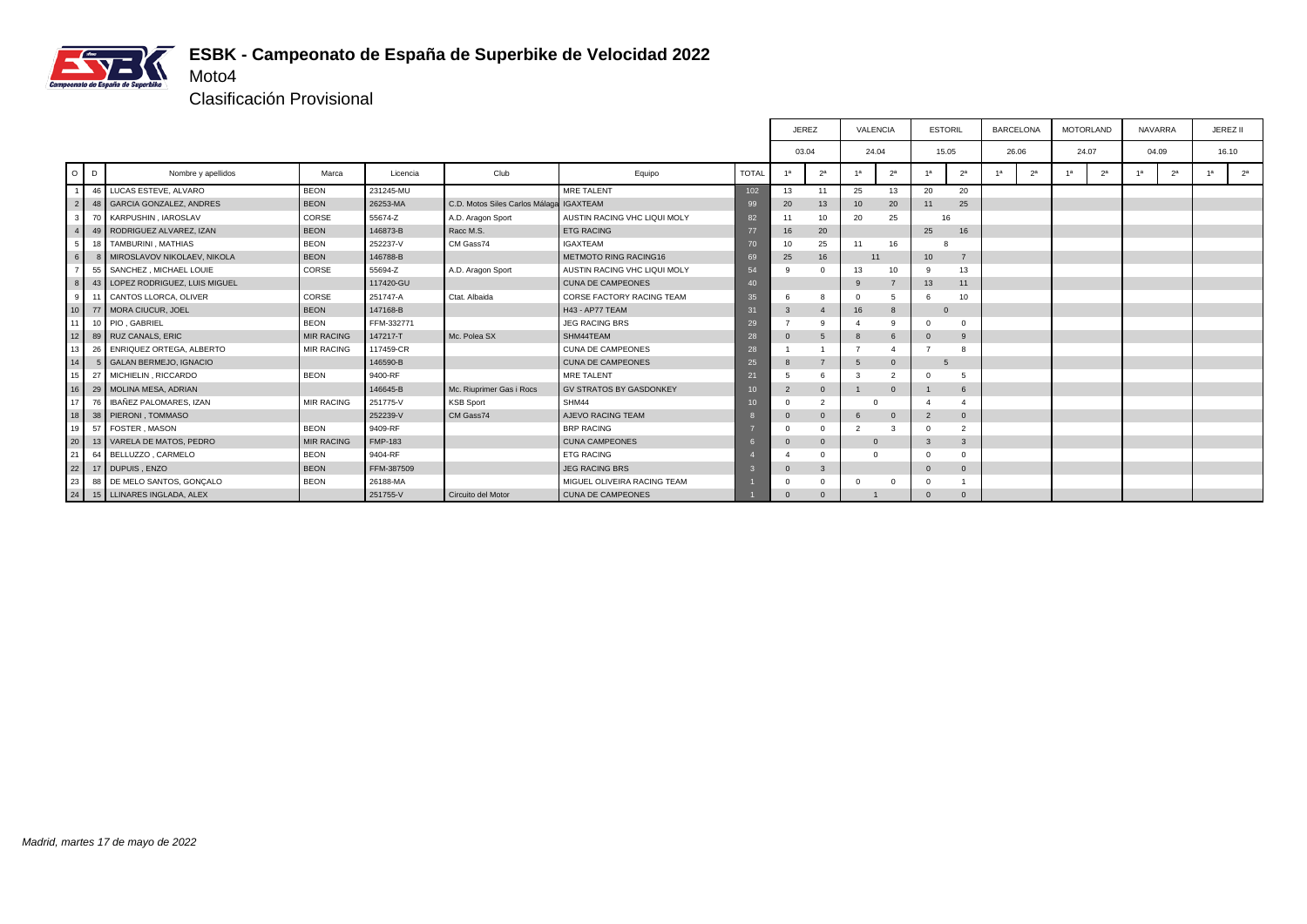

Superstock1000 Clasificación Provisional

|                 |                                   |                       |                 |                       |                            |                  | <b>JEREZ</b>    |                  | VALENCIA |                | <b>ESTORIL</b> |                | <b>BARCELONA</b>     | <b>MOTORLAND</b> |                | <b>NAVARRA</b> |                |    | JEREZ II       |
|-----------------|-----------------------------------|-----------------------|-----------------|-----------------------|----------------------------|------------------|-----------------|------------------|----------|----------------|----------------|----------------|----------------------|------------------|----------------|----------------|----------------|----|----------------|
|                 |                                   |                       |                 |                       |                            |                  | 03.04           |                  | 24.04    |                | 15.05          |                | 26.06                | 24.07            |                |                | 04.09          |    | 16.10          |
| $O$ $D$         | Nombre y apellidos                | Marca                 | Licencia        | Club                  | Equipo                     | <b>TOTAL</b>     | 1a              | 2 <sup>a</sup>   | -1а      | 2 <sup>a</sup> | 1 <sup>a</sup> | 2 <sup>a</sup> | 2 <sup>a</sup><br>1а | 1 <sup>a</sup>   | 2 <sup>a</sup> | 1a             | 2 <sup>a</sup> | 1a | 2 <sup>a</sup> |
|                 | 26 SAEZ GUTIERREZ, DANIEL         | YAMAHA                | 117635-TO       | A.E.M.A.              | <b>ALMA RACING TEAM</b>    | 120              | 25              | 20               | 25       | 25             | 25             |                |                      |                  |                |                |                |    |                |
| 2 <sup>1</sup>  | 13 VALTONEN . VILLE               |                       | SML-1470180860  |                       | TRT TEAM                   | 103              | 20              | 25               | 16       | 13             | 13             | 16             |                      |                  |                |                |                |    |                |
| $\mathbf{3}$    | 93 POULSEN, MATHIAS               | YAMAHA                | DMU-38585       |                       | POULSENRACING              | 77               |                 | 16               | 20       | 20             | 10             | 11             |                      |                  |                |                |                |    |                |
|                 | 29 NUÑEZ SANCHEZ, JUAN JOSE       | KAWASAKI              | 117539-TO       | MC Talavera           | KAWASAKI PL RACING         | 63               | 16              | 13               | -8       |                |                | 10             |                      |                  |                |                |                |    |                |
| -5 I            | 31 IOZZO, DINO                    | YAMAHA                | MSA-190000021   |                       | IUM MOTORSPORTS            | 51               |                 |                  | 11       | 16             | 11             | 13             |                      |                  |                |                |                |    |                |
| 6 I             | ARTIME GONZALEZ, JAVIER           | <b>HONDA</b>          | 59826-AS        | Mc. MX Candamo        | <b>TEAM HONDA LAGLISSE</b> | 51               | 13              | 11               | 9        |                | 5              | 6              |                      |                  |                |                |                |    |                |
|                 | 61 GONZALEZ ZUDAIRE, DANIEL       |                       | 117422-GU       | Alcarreño Mc          |                            |                  |                 |                  |          |                |                | 25             |                      |                  |                |                |                |    |                |
| $\mathbf{8}$    | 33 MONTERO HUERTA, EDUARDO        |                       | 117533-CR       | A.E.M.A.              | <b>ENERGY 21</b>           | 40               |                 |                  | $\Omega$ |                | 20             | 20             |                      |                  |                |                |                |    |                |
| 9 I             | 74 CAUCHI, LUDOVIC                | KAWASAKI              | FFM-000000      |                       | <b>TEAM MRS</b>            | 24               |                 |                  | 13       | 11             |                |                |                      |                  |                |                |                |    |                |
|                 | 10 76 FOLEY, JACQUE               |                       | <b>MCUI-240</b> |                       | JF76 RACING                | 23               | 8               | 9                | 6        |                |                |                |                      |                  |                |                |                |    |                |
| 11              | 9 QUINTANA FERNANDEZ, FCO, JAVIER | YAMAHA                | 55682-Z         |                       | MSOLUCIONA RACING TEAM     | 18               | 10 <sup>1</sup> |                  |          |                |                |                |                      |                  |                |                |                |    |                |
|                 | 12 21 LEYNINGER, JULIEN           | YAMAHA                | FFM-015715      |                       | <b>LCR SUPERBIKE</b>       | 18               |                 |                  | 10       | 8              |                |                |                      |                  |                |                |                |    |                |
| 13 <sup>1</sup> | 6 ESTEVE ESMATGES, JORDI          | YAMAHA                | 147538-B        |                       | <b>ALMA RACING TEAM</b>    | 17               |                 |                  | $\Omega$ |                | 8              | 9              |                      |                  |                |                |                |    |                |
| 14              | 5 SERRANO LOPEZ, ALBERTO          |                       | 117552-CR       | <b>CIV MotorSport</b> | ARCO MOTOR UNIVERSITY TEAM | 17 <sup>2</sup>  |                 | 10 <sup>10</sup> |          |                |                |                |                      |                  |                |                |                |    |                |
| 15 <sup>1</sup> | 46 BATISTA MORGADO, TIAGO ANDRE   | YAMAHA                | <b>FMP-795</b>  |                       |                            | 16               |                 |                  |          |                | 9              |                |                      |                  |                |                |                |    |                |
|                 | 16 91 GONCALVES, ANDRE            | YAMAHA                | <b>FMP-652</b>  |                       |                            | 14               |                 |                  |          |                | 6              | 8              |                      |                  |                |                |                |    |                |
| 17 <sup>1</sup> | 92 DOMINGUEZ GAVIRA, JULIO        | BMW MOTORRAD117477-CR |                 |                       | <b>BMW EASYRACE TEAM</b>   |                  | 9               | $\Omega$         | $\Omega$ |                |                |                |                      |                  |                |                |                |    |                |
| 18 <sup>1</sup> | 10 CORTES VARA, MIGUEL            | YAMAHA                | 26234-SE        |                       |                            | 11               | 11              | $\mathbf{0}$     |          |                |                |                |                      |                  |                |                |                |    |                |
|                 | 19 77 NAPOLEONE . LOIC            | YAMAHA                | FFM-083008      |                       | NAPOTEAM                   | 10 <sup>10</sup> |                 |                  |          | 10             |                |                |                      |                  |                |                |                |    |                |
| 20              | 35 NAVARRO ESCUDERO, RAUL         | YAMAHA                | 117435-CR       | <b>CIV MotorSport</b> | YAMAHA GV STRATOS          | $10-10$          |                 |                  | $-5$     | 5              |                |                |                      |                  |                |                |                |    |                |
| 21              | 25 NAPOLEONE, GUILLAUME           | YAMAHA                | FFM-137085      |                       | NAPOTEAM                   |                  |                 |                  |          |                |                |                |                      |                  |                |                |                |    |                |
|                 | 22 73 VERCHERE, FLORENT           | YAMAHA                | FFM-149130      |                       | <b>LCR SUPERBIKE</b>       |                  |                 |                  | $\Omega$ | 6              |                |                |                      |                  |                |                |                |    |                |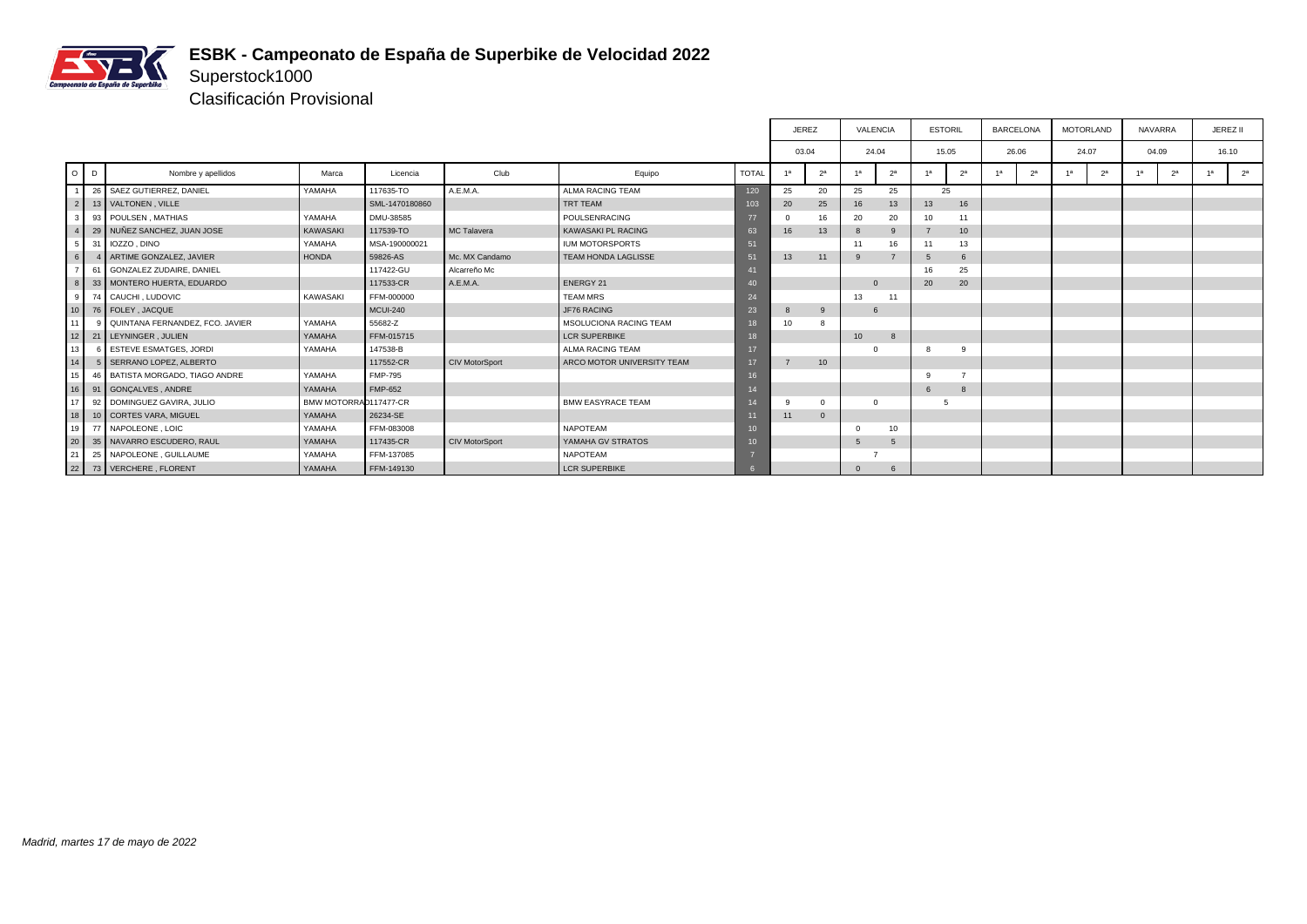

# Superstock600 Clasificación Provisional

|                 |              |                                     |          |                |                       |                             |                 |             | <b>JEREZ</b>     |                | VALENCIA       | <b>ESTORIL</b>   |                | <b>BARCELONA</b> |                | <b>MOTORLAND</b> |                | <b>NAVARRA</b> |                | JEREZ II |       |
|-----------------|--------------|-------------------------------------|----------|----------------|-----------------------|-----------------------------|-----------------|-------------|------------------|----------------|----------------|------------------|----------------|------------------|----------------|------------------|----------------|----------------|----------------|----------|-------|
|                 |              |                                     |          |                |                       |                             |                 | 03.04       |                  |                | 24.04          | 15.05            |                | 26.06            |                | 24.07            |                | 04.09          |                | 16.10    |       |
| $O$ $D$         |              | Nombre y apellidos                  | Marca    | Licencia       | Club                  | Equipo                      | <b>TOTAL</b>    | 1a          | 2 <sup>a</sup>   | 1a             | 2 <sup>a</sup> | 1a               | 2 <sup>a</sup> | 1a               | 2 <sup>a</sup> | 1a               | 2 <sup>a</sup> | 1a             | 2 <sup>a</sup> | 1a       | $2^a$ |
| $\overline{1}$  | $\mathbf{A}$ | TORRECILLAS URBAN, CARLOS           | YAMAHA   | 251972-A       | Circuito del Motor    | TRT TEAM                    | 97              | 20          |                  | 16             | 16             | 20               | 25             |                  |                |                  |                |                |                |          |       |
| $\overline{2}$  |              | 7 FERNANDEZ ROBLEDILLO, ERIC        | KAWASAKI | 146981-B       |                       | TEAM SPEED RACING           | 88              | 25          |                  | 13             | 25             | 25               |                |                  |                |                  |                |                |                |          |       |
|                 |              | 21 PATOVA, KIMI                     | YAMAHA   | SML-1260175384 |                       | YAMAHA GV STRATOS           | 86              | 16          | 25               |                |                | 13               | 13             |                  |                |                  |                |                |                |          |       |
| $\overline{4}$  |              | 54 BULIK, MICHAL                    | YAMAHA   | SMF-190000075  |                       | <b>NEW2 PROJECT</b>         | 83              | 13          | 13               | 11             | 20             | 10 <sup>10</sup> | 16             |                  |                |                  |                |                |                |          |       |
| 5               |              | 11 SCHULTZ, JARED KARL              | YAMAHA   | MSA-190000012  |                       | TEAM MONEX ASAP WORLD       | 64              | 10          | 16               |                | 13             |                  | 9              |                  |                |                  |                |                |                |          |       |
| 6 I             |              | 10   DA SILVA FRAGOSO, PEDRO MIGUEL | YAMAHA   | <b>FMP-86</b>  |                       | STAND OS PUTOS RACING TEAM  | 55              | 9           | 10 <sup>10</sup> |                | g              |                  | 11             |                  |                |                  |                |                |                |          |       |
| $\overline{ }$  |              | 40 ESCALERA FERNANDEZ, AARON        | YAMAHA   | 117519-CR      |                       | <b>GV ESTRATOS</b>          | 53              |             | 11               | $\Omega$       | 10             | 11               | 10             |                  |                |                  |                |                |                |          |       |
| 8               |              | 5 LAW, MASON                        | YAMAHA   | ACU-100460     |                       | <b>NEW2 PROJECT</b>         | 46              |             |                  |                | 10             | 16               | 20             |                  |                |                  |                |                |                |          |       |
|                 |              | 22 ROBERTS, BRETT                   | YAMAHA   | MSA-190000035  |                       | <b>I+DENT RACING TEAM</b>   |                 |             | 20               |                |                |                  |                |                  |                |                  |                |                |                |          |       |
| 10 <sup>1</sup> |              | 63 BRODERSEN, ALEX CHRISTIAN        | YAMAHA   | DMU-68045      |                       | <b>SP57 RACING TEAM</b>     | 34              | $\mathbf 0$ |                  | 6              |                | b                |                |                  |                |                  |                |                |                |          |       |
| 11              |              | 24 GREGORIO, MATTHIEU               | YAMAHA   | FFM-199425     |                       | <b>TECH SOLUTIONS</b>       | 25              |             |                  |                | 25             |                  |                |                  |                |                  |                |                |                |          |       |
| 12              |              | 43 JESPERSEN, SIMON                 | YAMAHA   | DMU-37549      |                       | SJ43                        | 20              |             |                  |                | 20             |                  |                |                  |                |                  |                |                |                |          |       |
| 13              |              | 96 FIORE, SILVIO                    | YAMAHA   | FMS-100753     |                       | OFFITEC RACING TEAM         | 19 <sub>1</sub> |             |                  |                | 8              |                  |                |                  |                |                  |                |                |                |          |       |
| $\boxed{14}$    |              | 18 HEREDIA MARTINEZ, ANGEL          |          | 26919-SE       |                       | <b>MDR FERQUEST - UNIOR</b> |                 | 8           | 9                |                |                |                  |                |                  |                |                  |                |                |                |          |       |
| 15              |              | 29 FELIPE FERRER, ENRIQUE           | YAMAHA   | 117802-CR      | A.E.M.A.              | YAMAHA GV STRATOS           | 14              |             |                  |                | 3              |                  | -5             |                  |                |                  |                |                |                |          |       |
| 16              |              | 88 DUBLIN, IAN ROBERT               | YAMAHA   | MAM-190000348  |                       | <b>EASYRACE TEAM</b>        | 11              |             |                  | -5             |                |                  |                |                  |                |                  |                |                |                |          |       |
| 117'            |              | 13 LOPEZ CARRUANA, SERGIO           | KAWASAKI | 26523-J        |                       | DEZA-BOX RACING TEAM        |                 |             |                  | -3             | 5              |                  |                |                  |                |                  |                |                |                |          |       |
| 18              |              | 70 VENANCIO DUARTE, MIGUEL SANTIAGO | YAMAHA   | FMP-190000207  |                       | <b>MS RACING</b>            |                 |             |                  |                |                | 6                |                |                  |                |                  |                |                |                |          |       |
|                 |              | 19 77 LEAL VIÑAS, JESUS             | YAMAHA   | 117838-CR      | <b>CIV MotorSport</b> | ANDIFER                     |                 |             |                  | $\overline{2}$ |                |                  |                |                  |                |                  |                |                |                |          |       |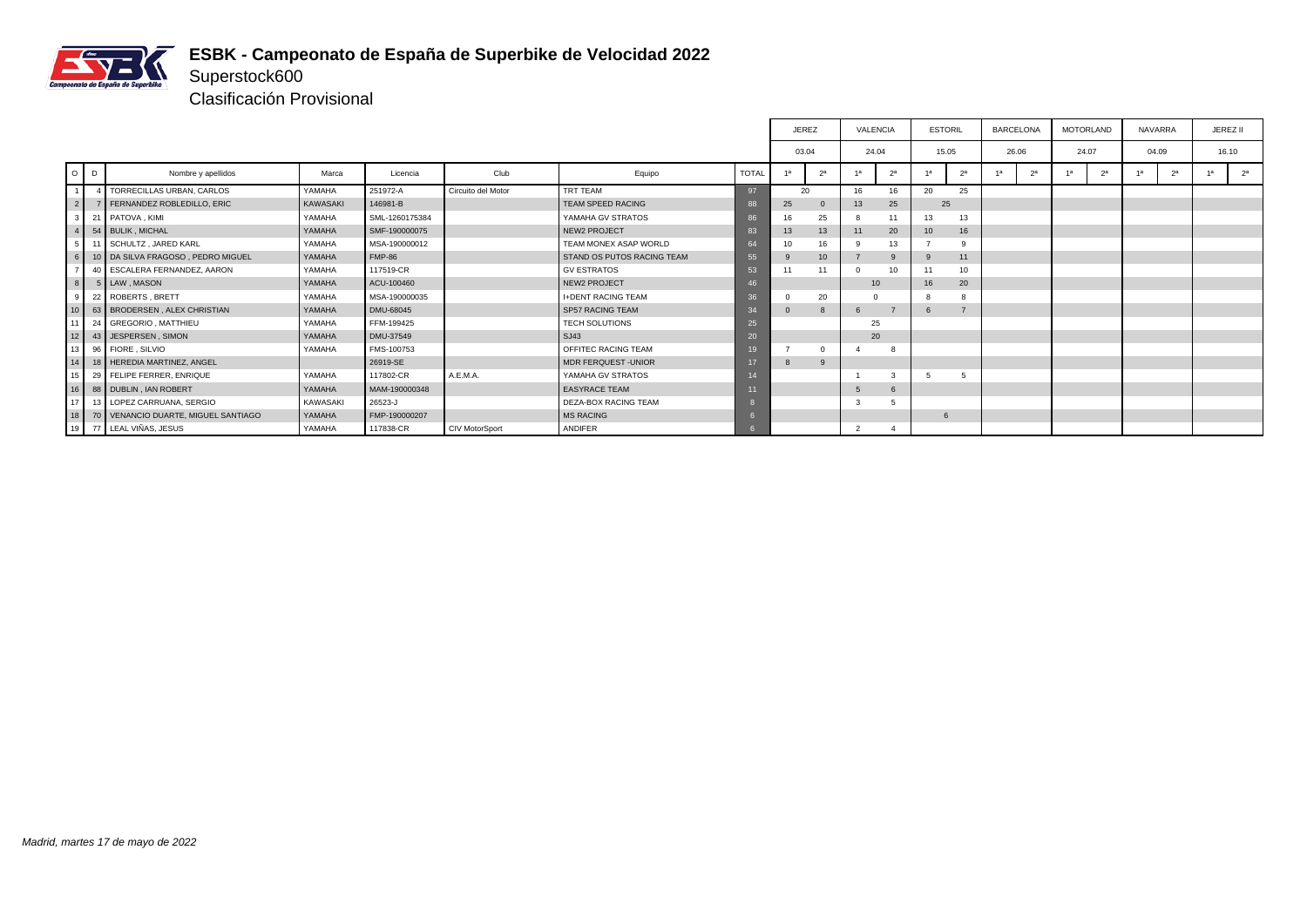

Clasificación Provisional

Promo3

|                 |                                       |                   |                 |                    |                            |              |       | <b>JEREZ</b>     | VALENCIA        |                |    | <b>ESTORIL</b>   | <b>BARCELONA</b> |                | <b>MOTORLAND</b> |                | <b>NAVARRA</b> |                | JEREZ II       |
|-----------------|---------------------------------------|-------------------|-----------------|--------------------|----------------------------|--------------|-------|------------------|-----------------|----------------|----|------------------|------------------|----------------|------------------|----------------|----------------|----------------|----------------|
|                 |                                       |                   |                 |                    |                            |              | 03.04 |                  | 24.04           |                |    | 15.05            | 26.06            |                | 24.07            |                | 04.09          |                | 16.10          |
| $\circ$         | Nombre y apellidos                    | Marca             | Licencia        | Club               | Equipo                     | <b>TOTAL</b> |       | 2 <sup>a</sup>   |                 | 2 <sup>a</sup> | 1a | 2 <sup>a</sup>   | 1a               | 2 <sup>a</sup> | 4a               | 2 <sup>a</sup> | 4a             | 2 <sup>a</sup> | 2 <sup>a</sup> |
|                 | 25 TORRES CABRERA, JESUS              | <b>MIR RACING</b> | 26385-J         |                    | TORRES11 CUNA DE CAMPEONES | 145          | 25    | 25               | 25              | 25             | 25 | 20               |                  |                |                  |                |                |                |                |
|                 | 23   RODRIGUEZ MENDEZ, MIGUEL         | <b>MIR RACING</b> | 251950-V        | Circuito del Motor | <b>CUNA DE CAMPEONES</b>   |              | 20    | 13               | 13              | 13             |    | 16               |                  |                |                  |                |                |                |                |
|                 | 28 PERRONE CANTON, VALENTIN           | <b>MIR RACING</b> | 146818-B        |                    | <b>CUNA DE CAMPEONES</b>   | 67           |       | 11               |                 |                | 20 | 25               |                  |                |                  |                |                |                |                |
|                 | 16   PONS LLUBES, JOEL                |                   | 146549-L        |                    |                            | 66           | 16    |                  | 20              | 20             |    | 10 <sup>10</sup> |                  |                |                  |                |                |                |                |
|                 | 22 FERNANDEZ GARCIA, ALEJANDRA        | <b>MIR RACING</b> | 26252-MA        |                    | CUNA DE CAMPEONES          | 62           | 10    |                  |                 | 16             |    | 11               |                  |                |                  |                |                |                |                |
|                 | 42 SALLES NETO, MARIO                 | <b>MIR RACING</b> | 9411-RF         |                    | <b>TEAM RXP MIR RACING</b> | 58           | 13    | 20               |                 |                | 16 |                  |                  |                |                  |                |                |                |                |
|                 | 9 KASSIGIAN, ELLIOT                   | <b>MIR RACING</b> | FFM-301998      |                    | <b>CUNA CAMPEONES</b>      |              |       |                  | 11              |                | 13 | 13               |                  |                |                  |                |                |                |                |
| 8               | 13 NAVARRO ABRIL, MARINA              |                   | 231281-MU       |                    | <b>TCM TEAM</b>            | 50           |       | 6                |                 | 10             | 11 |                  |                  |                |                  |                |                |                |                |
| 9               | 98 SIEBDRATH, MIKA                    | <b>MIR RACING</b> | DMSB-J1166279   |                    | <b>CUNA DE CAMPEONES</b>   |              |       | 16               | 10 <sup>1</sup> |                |    |                  |                  |                |                  |                |                |                |                |
|                 | 24 BONGIOVANNI ESCOBAR, MATEO NICOLAS | <b>MIR RACING</b> | CAMOD-190000022 |                    | <b>TEAM RXP MIR RACING</b> |              |       | 10 <sup>10</sup> |                 |                |    |                  |                  |                |                  |                |                |                |                |
|                 | 4 HURTADO LUQUE, RUBEN                |                   | 231303-MU       | Esc.Carlos         | <b>TCM TEAM</b>            | 28           |       |                  |                 |                | ۰q |                  |                  |                |                  |                |                |                |                |
| 12 <sup>1</sup> | 20 MOHEDANO HERNANDEZ, LUCAS          | <b>MIR RACING</b> | 231256-MU       |                    | <b>TCM TEAM</b>            | 25           |       |                  |                 |                |    | $\overline{5}$   |                  |                |                  |                |                |                |                |
| 13 <sup>1</sup> | 72 FERNANDES, GUILHERME PAULINO       | <b>MIR RACING</b> | 9412-RF         |                    | TEAM RXP MIR RACING        |              |       |                  |                 |                |    |                  |                  |                |                  |                |                |                |                |
|                 | 14 75 BALHE, TIAGO                    | <b>BEON</b>       | <b>FMP-117</b>  |                    |                            | 18           |       |                  |                 |                |    |                  |                  |                |                  |                |                |                |                |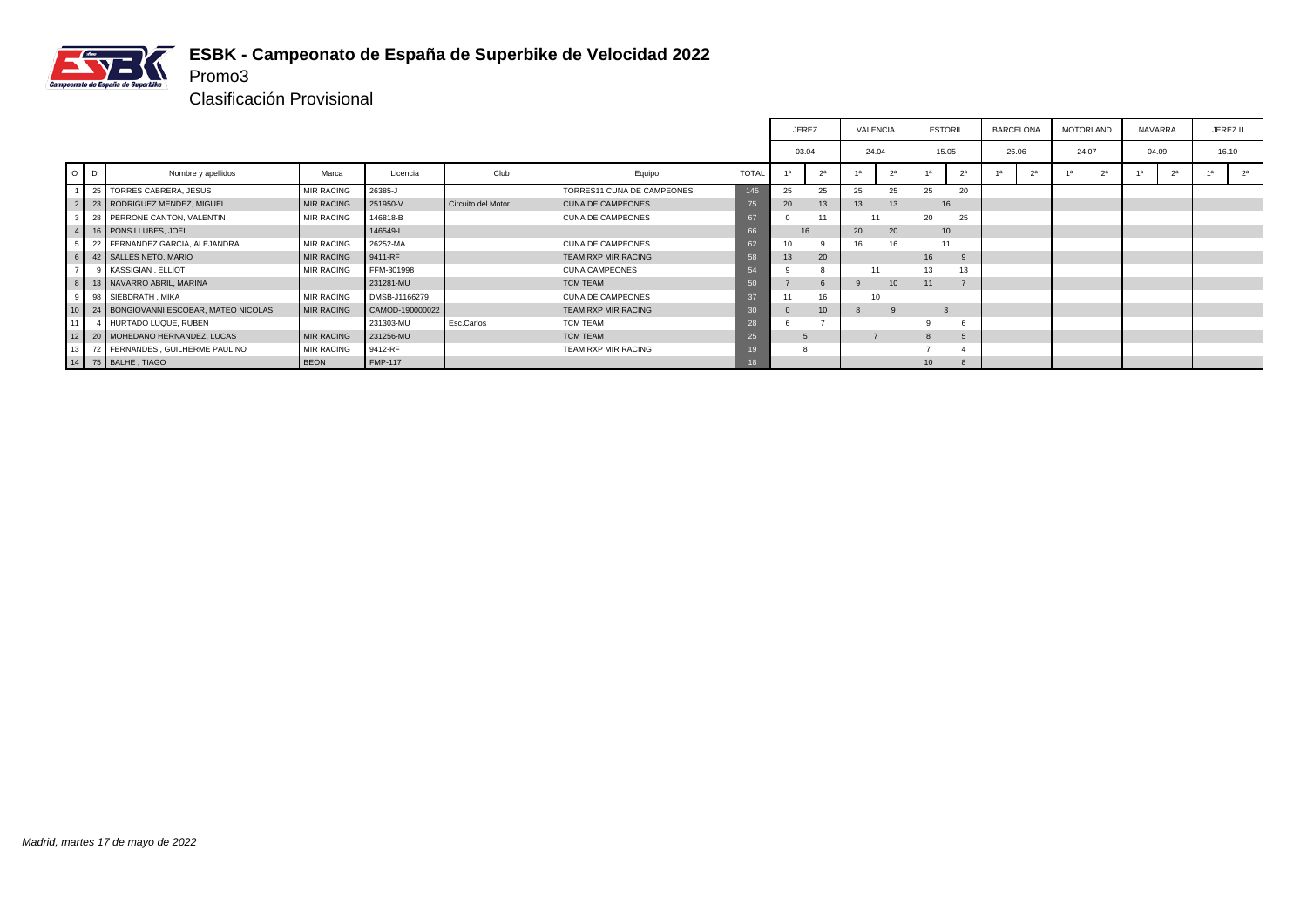

Kawasaki Ninja Spirit Trophy Clasificación Provisional

|    |                |                                           |       |                |                                |        |                  | <b>JEREZ</b>   |                | <b>VALENCIA</b> |                  |              | <b>ESTORIL</b> |
|----|----------------|-------------------------------------------|-------|----------------|--------------------------------|--------|------------------|----------------|----------------|-----------------|------------------|--------------|----------------|
|    |                |                                           |       |                |                                |        |                  | 03.04          |                | 24.04           |                  |              | 15.05          |
|    | $\circ$<br>D   | Nombre y apellidos                        | Marca | Licencia       | Club                           | Equipo | <b>TOTAL</b>     | 1a             | 2 <sup>a</sup> | 1 <sup>a</sup>  | 2 <sup>a</sup>   | 1a           | 2 <sup>a</sup> |
|    | 1              | OSUNA SAEZ, JOSE MANUEL                   |       | 26441-SE       |                                |        | 99               | 16             | 13             | 25              | 25               | $\Omega$     | 20             |
|    | 2 <sup>1</sup> | TORRES DOMINGUEZ, ANTONIO                 |       | 27005-SE       |                                |        | 95               | 11             | 20             | 16              | 16               | 16           | 16             |
|    | 3 <sup>1</sup> | <b>GARCIA GONZALEZ, JULIO</b>             |       | 26254-MA       | C.D. Motos Siles Carlos Málaga |        | 89               | 25             | 25             |                 | 20               | 9            | 10             |
|    | $\overline{4}$ | RODRIGUEZ MARTIN, ADRIAN                  |       | 117685-GU      | Alcarreño Mc                   |        | 73               | 16             |                | 13              | 20               | 13           | 11             |
|    | 5 <sub>1</sub> | JIMENEZ VICENTE, BORJA                    |       | 231365-MU      |                                |        | 69               | 13             | $\overline{7}$ | 11              |                  | 25           | 13             |
|    | 6 <sup>1</sup> | BOLAÑO HERNANDEZ, IVAN                    |       | 190458-BA      |                                |        | 58               | 20             | 11             | 9               | $\mathbf{0}$     | 11           | $\overline{7}$ |
|    | 7 <sup>1</sup> | CONESA BENITO, JUAN ANTONIO               |       | 231292-MU      |                                |        | 56               | 6              |                | 10              | 13               | 2            | 25             |
|    | 8              | URIOSTEGUI DOMINGUEZ, JUAN PABLO          |       | 117805-CR      | CIV MotorSport                 |        | 54               | 10             | 10             | 8               | 6                |              | 20             |
|    | 9 <sup>1</sup> | RUIZ ZAMBRANA, FRANCISCO JAVIER           |       | 26287-MA       | C.D. Motos Siles Carlos Málaga |        | 43               | 9              | 9              | 6               | 9                | 5            | 5              |
|    | 10             | GONCALVES ALONSO, TOMAS MARIA             |       | <b>FMP-154</b> |                                |        | 35               | $\mathbf{0}$   | 8              | $\overline{7}$  | 11               |              | 9              |
|    | 11             | RUIVINHO MARTINS ROSA, ISAAC              |       | <b>FMP-423</b> |                                |        | 32               | $\overline{7}$ | 5              | $\overline{4}$  | $\overline{7}$   | 8            | $\overline{1}$ |
|    | 12             | <b>VALENTE MARTINS, RODRIGO</b>           |       | <b>FMP-143</b> |                                |        | 28               | 6              | $\overline{2}$ | 3               | 10 <sup>10</sup> |              | $\overline{7}$ |
|    | 13             | MUÑOZ GRANERO, IVAN                       |       | 251820-A       | CM Gass74                      |        | 21               |                |                |                 | 8                | 6            | 6              |
|    | 14             | DEL OLMO MORENO, JAVIER                   |       | 117444-CR      | <b>CIV MotorSport</b>          |        | 21               | 8              | $\overline{4}$ |                 | 5                |              | $\overline{4}$ |
|    | 15             | <b>BORGES, DINIS</b>                      |       | <b>FMP-292</b> |                                |        | 18               |                |                |                 |                  | 10           | 8              |
|    | 16             | RAPOSEIRAS BERENGUERAS, JORDI             |       | 11868-AN       |                                |        | 14               | 5              | $\overline{3}$ | $\mathbf{0}$    | 3                |              | 3              |
|    | 17             | <b>FLEMING, VARIS</b>                     |       | MA-338012      |                                |        | 10 <sup>10</sup> |                |                | 2               | 4                |              |                |
|    | 18             | AZNAR CHACON, JOEL                        |       | 147718-B       | Mc Sitges                      |        | 10               | $\overline{4}$ | $\overline{1}$ | 5               |                  |              |                |
|    | 19             | DIAS CAPOTE DA SILVA, GONÇALO             |       | 26222-MA       |                                |        | $5\overline{5}$  | 3              |                | $\Omega$        |                  |              |                |
|    | 20             | GOMEZ ARRIETA, NAZARENO LEONEL            |       | 26962-MA       |                                |        | $\overline{5}$   |                | $\mathbf{0}$   | $\mathbf{0}$    | $\overline{2}$   | $\mathbf{0}$ | 2              |
| 21 |                | EUGENIO SANTOS DE JESUS, MARTIM ALEXANDRE |       | <b>FMP-21</b>  |                                |        | $\mathbf{3}$     |                |                |                 |                  | $\mathbf 0$  | 3              |
| 22 |                | FERREIRA, DAVID                           |       | <b>FMP-827</b> |                                |        | $\overline{2}$   | $\overline{2}$ | $\mathbf{0}$   |                 |                  |              |                |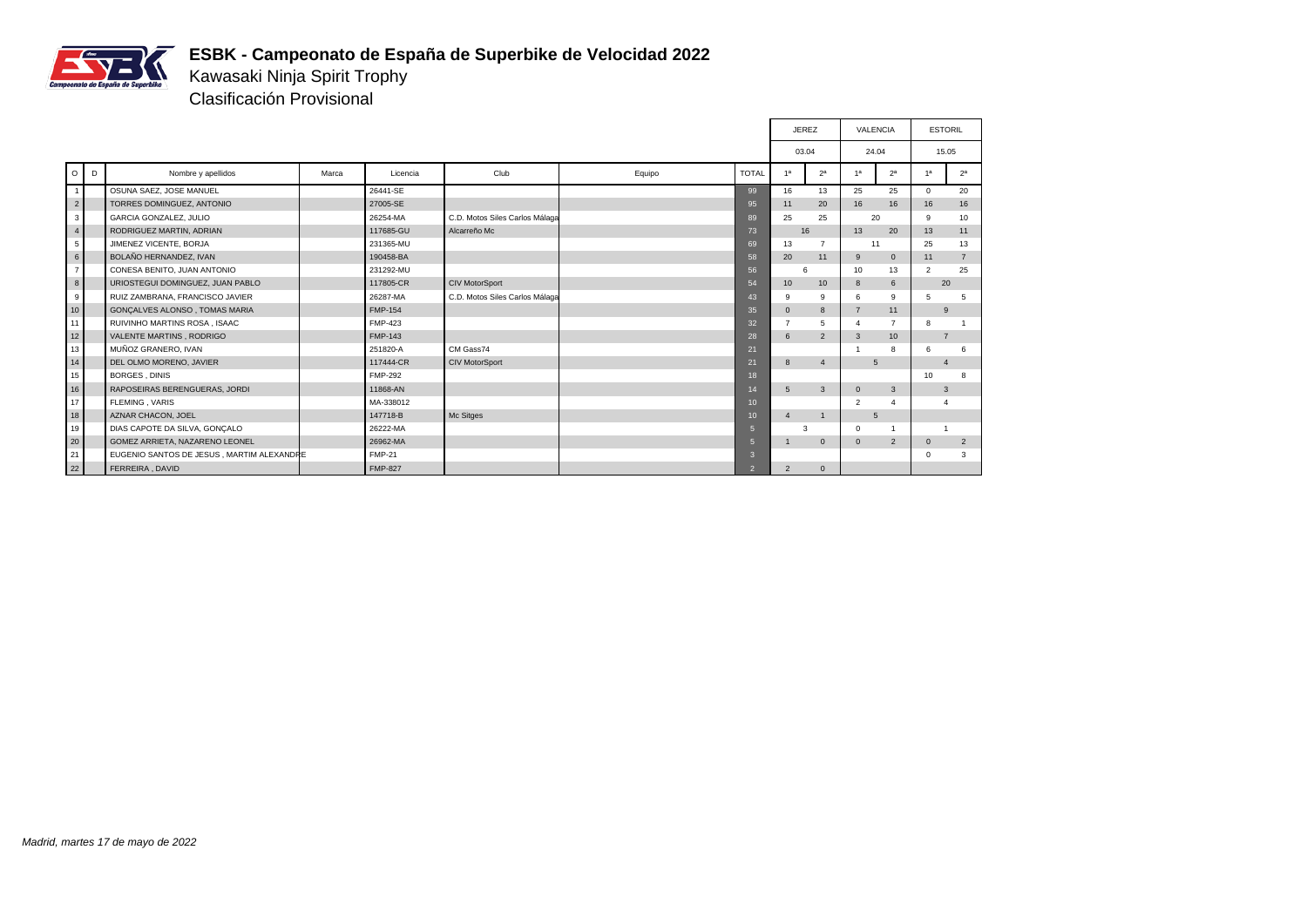

Yamaha R3 bLU cRU Challenge Clasificación Provisional

|                |                             |       |           |                   |        |              | <b>JEREZ</b> |                  | VALENCIA |                |                  | <b>ESTORIL</b> |
|----------------|-----------------------------|-------|-----------|-------------------|--------|--------------|--------------|------------------|----------|----------------|------------------|----------------|
|                |                             |       |           |                   |        |              | 03.04        |                  |          | 24.04          |                  | 15.05          |
| $O$ $D$        | Nombre y apellidos          | Marca | Licencia  | Club              | Equipo | <b>TOTAL</b> | 1a           | 2 <sup>a</sup>   | 4a       | 2 <sup>a</sup> |                  | 2 <sup>a</sup> |
|                | CALATAYUD PASCUAL, UNAI     |       | 251828-V  |                   |        | 120          | 25           | 25               | 20       | 25             |                  | 25             |
| $\overline{2}$ | MORILLAS ZAMORA, DAYRON     |       | 146942-B  |                   |        | 106          | 20           | 20               | 25       |                | 16               | 25             |
| 3 <sup>1</sup> | <b>CORRAL ARIAS, JAVIER</b> |       | 117766-CR | CIV MotorSport    |        | 92           |              | 16               | 16       | 20             | 20               | 20             |
| $\overline{4}$ | RIVERA RESEL, NATALIA       |       | 225258-M  |                   |        | 59           | 9            |                  | 13       | 16             | 10 <sup>10</sup> | 11             |
| 5              | MORA ALLIS, FACUNDO MARTIN  |       | 237110-NA | C. M. Club Cirbón |        | 54           | 8            | 9                | 11       |                | 13               | 13             |
| 6              | REPAK, MAXIM                |       | SMF-0071  |                   |        | 53           | 13           | 13               |          |                | 11               | 16             |
| $\rightarrow$  | HERNANDO PRIETO, DIEGO      |       | 117616-CR | CIV MotorSport    |        | 48           | 10           | 8                | 10       | 11             | 9                |                |
| 8 <sup>1</sup> | SANCHEZ MELENDEZ, GONZALO   |       | 147105-B  | P.M.B.            |        | 43           | 11           | 10 <sup>10</sup> |          | 13             |                  | 9              |
| 9              | AGOSTON BURR, EDUARDO       |       | 237109-NA | C. M. Club Cirbón |        | 37           | 16           | 11               |          |                |                  | 10             |
| 10             | AVILES ORIENTE, JOSUE       |       | 252082-A  | CM Gass74         |        | 14           |              | $\rightarrow$    |          |                |                  |                |